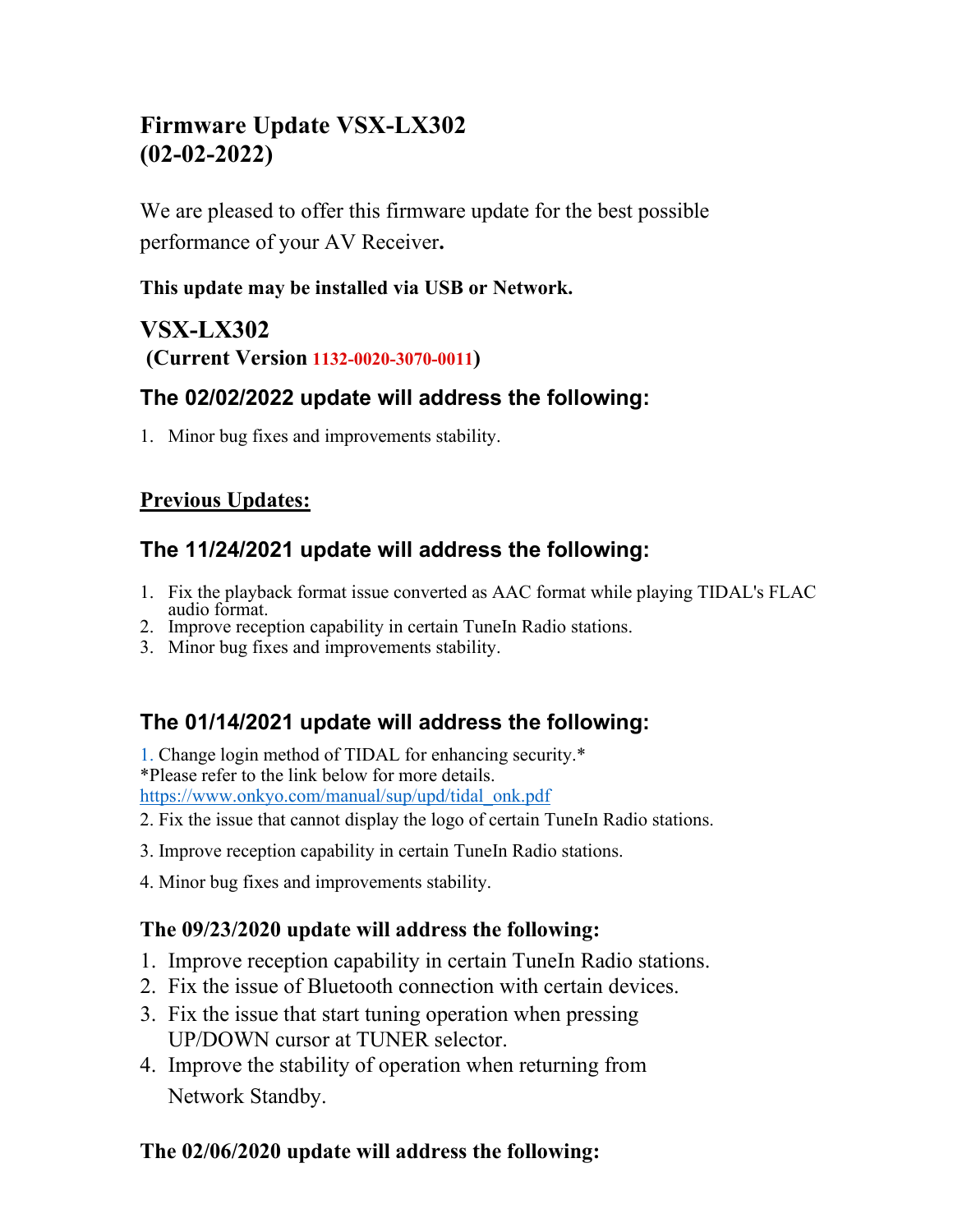- 1. Improve the list viewing for ''Albums/ Artists/ Songs'' in My Music of Amazon Music.
- \*Service of Amazon Music may vary by country.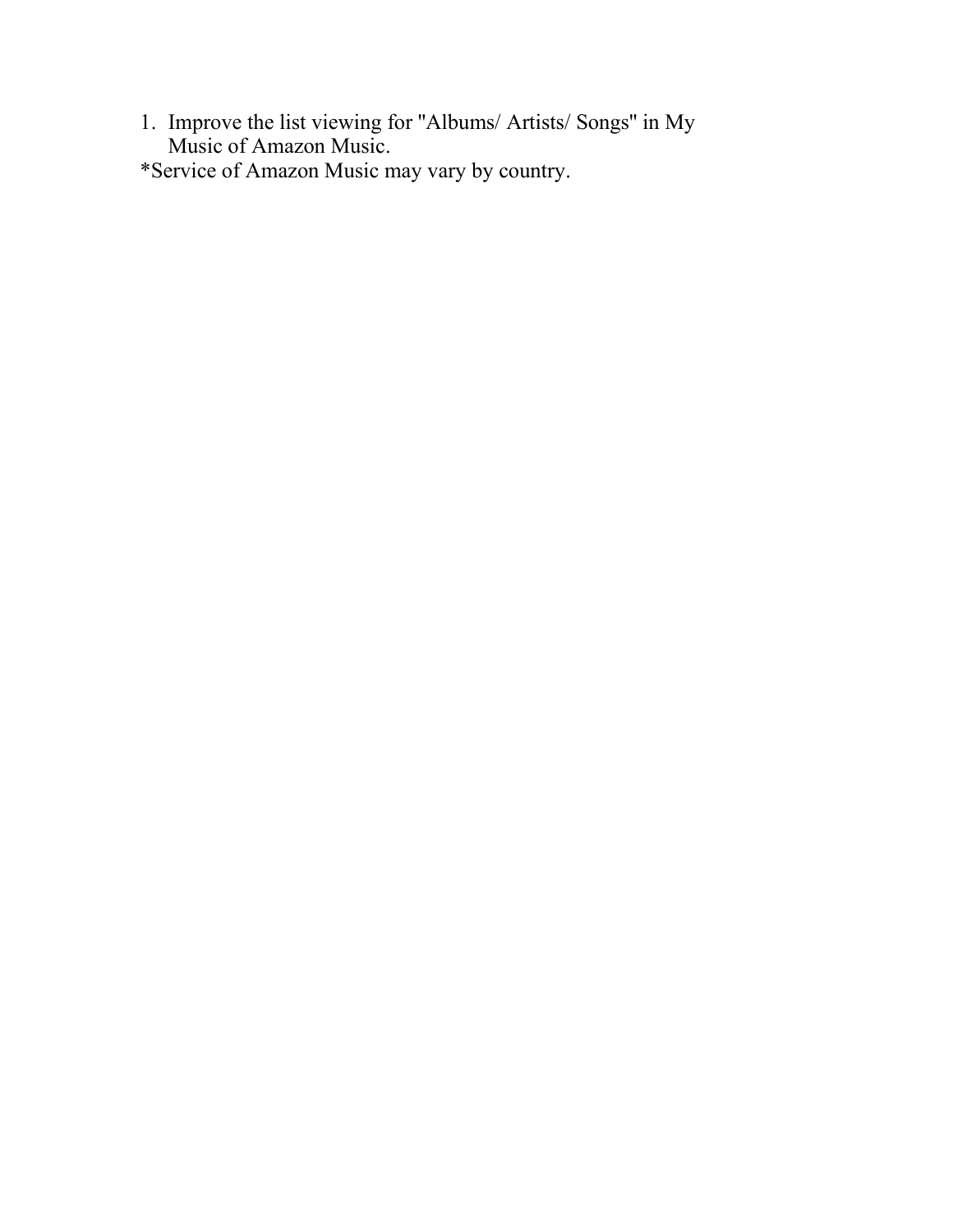2. Correct ''the unstable elapsed time'' and ''no album art'' when playback through Music Server or USB.

Version 1111-5020-3070-0011

- Update Chromecast built-in version to 1.36.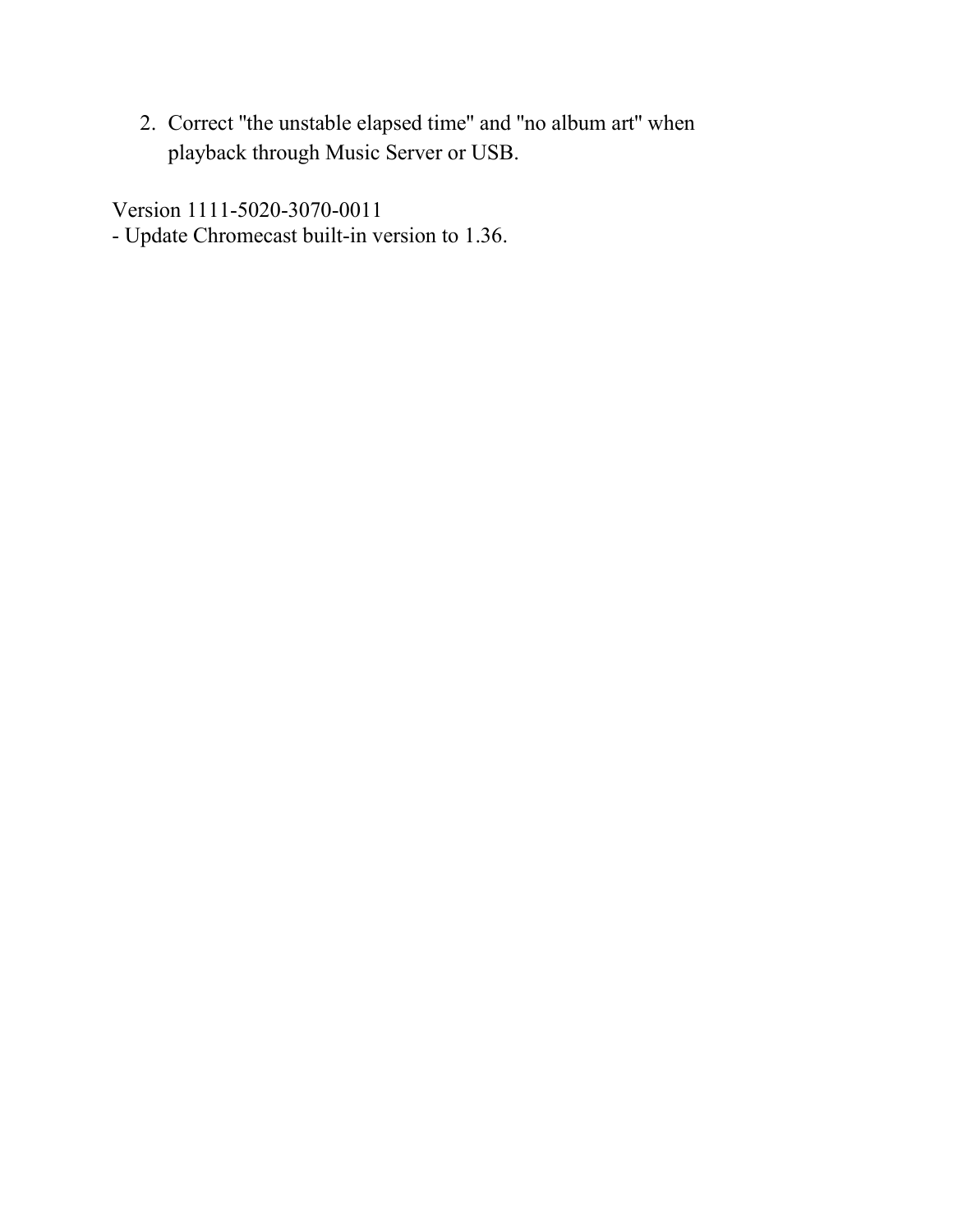- Improve search performance of music server.
- Improve playback stability for FLAC files.

Version 1101-4020-3060-0010

- Improve playback stability for Chromecast Built-in.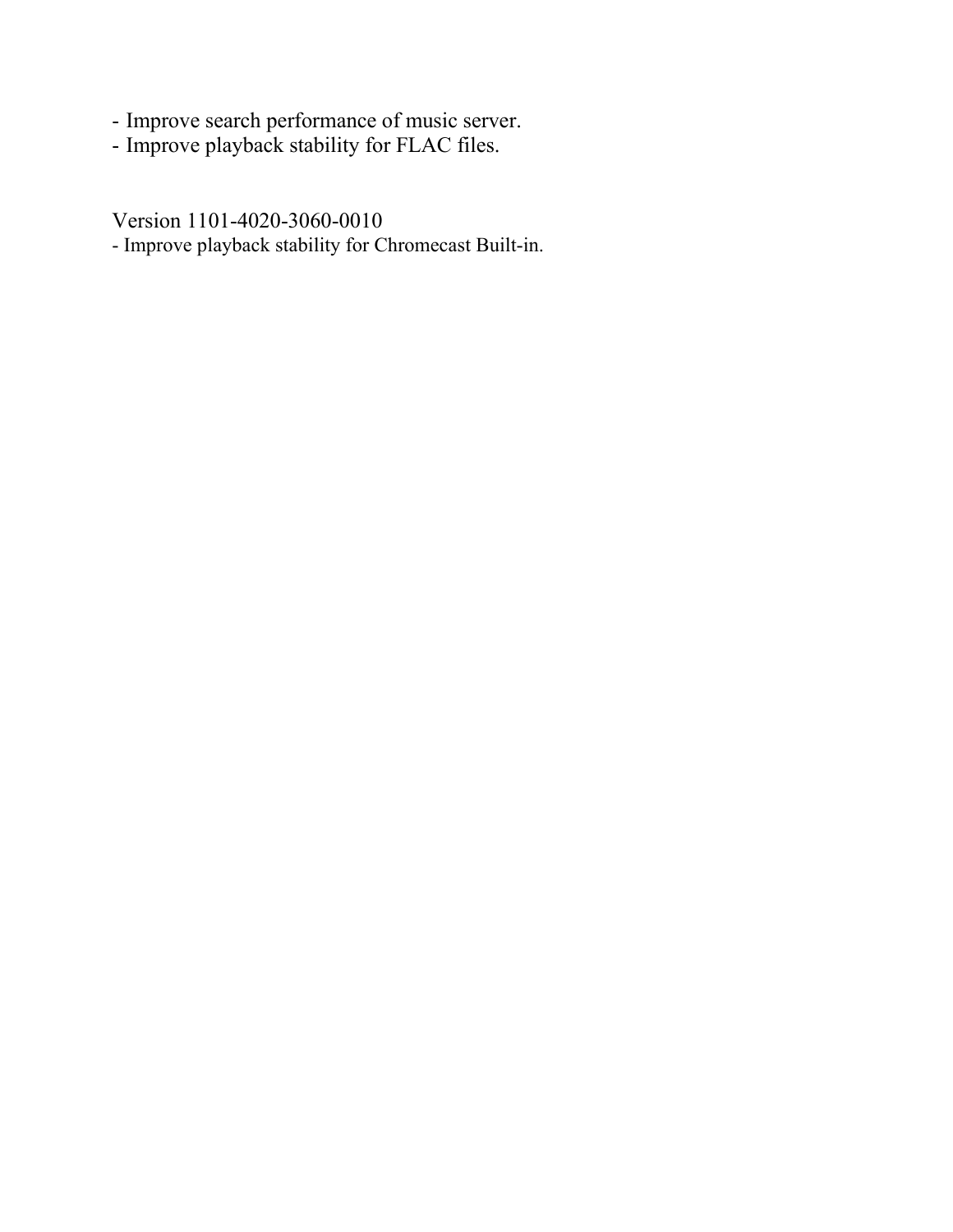- Improve playback stability for Airplay.

- Improve the playability for certain WAV files.

Version 1101-3020-3060-0010

- Add setting to switch ''Standard'' and ''Enhanced'' according to HDMI 4K signal format.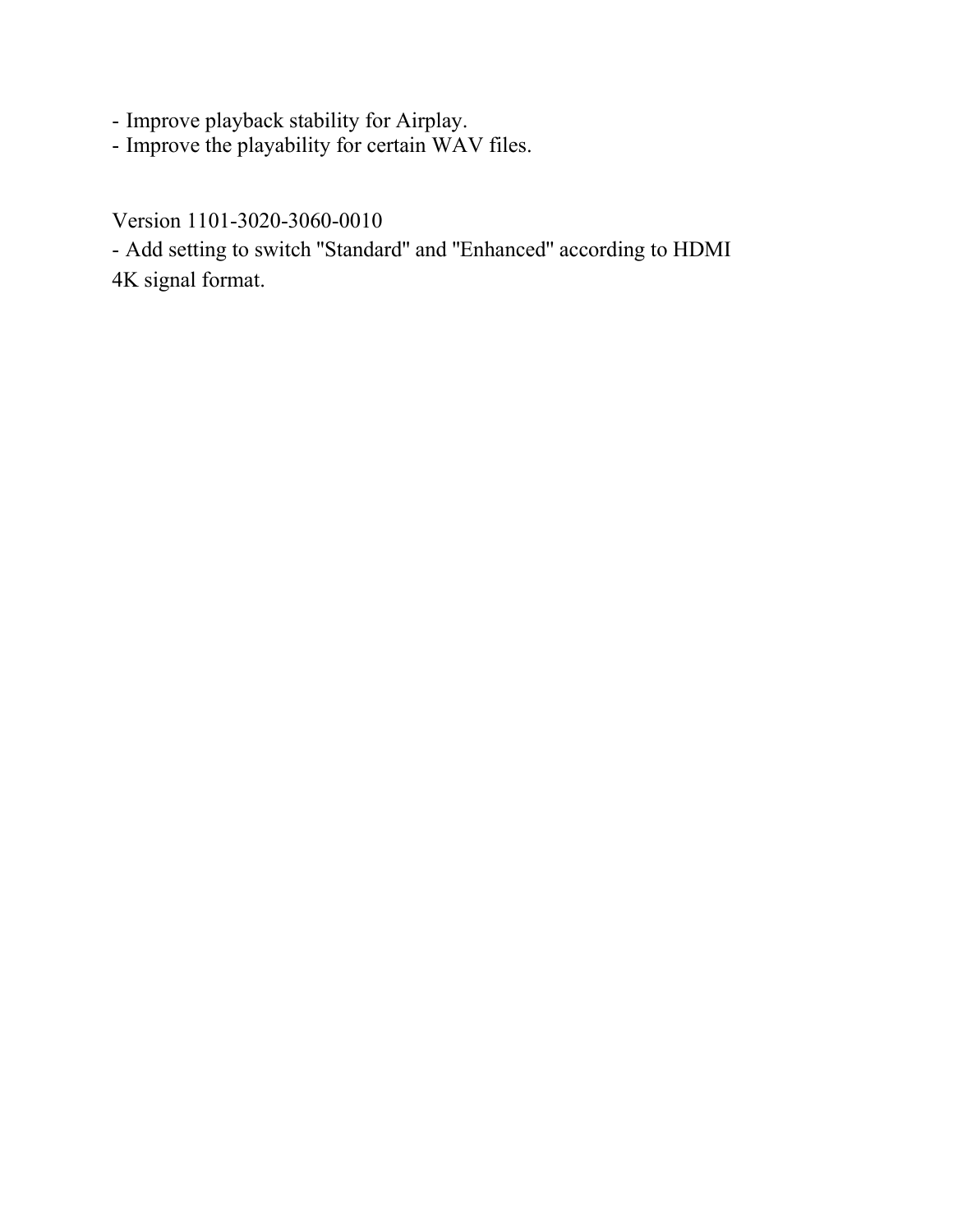http://jp.pioneer-audiovisual.com/manual/vsx933/supple\_933.pdf -Minor bug fixes and improvements stability.

Version 1091-2020-3050-0010

- Minor bug fixes and improvements stability.

Version 1081-1020-3050-0010

- Adds support for Amazon Music.

Amazon Music service requires that you have Amazon Prime account or Amazon Music Unlimited account

Pioneer Remote App is required for initial set-up of Amazon Music.

For detail about updated function, please refer to the link below.

http://jp.pioneer-audiovisual.com/manual/sup/upd/amazon\_pio.pdf -Enhanced security.

Depending on the Firmware version, update will be needed 2 times.

- Minor bug fixes and improvements stability.

Version 1071-0020-2050-0010

- Enhanced security.

- Adds support for Deezer HiFi.

Version 1060-9020-2050-0010

- Improvement of audio output when playback certain Dolby

Digital Plus contents.

- Minor bug fixes and improvements stability.

Version 1050-8010-2040-0008

- Improve the noise during playback via USB/Network

Version 1050-7010-2040-0008

- Adds support of external audio inputs\* for "FlareConnect".

\*For detail about external audio inputs, please refer to the link below. http://pioneer-audiovisual.com/flareconnect/ - Minor bug fixes and improvements stability.

Version 1040-5010-2030-0008

- Adds support for new multi-room audio playback function "FlareConnect".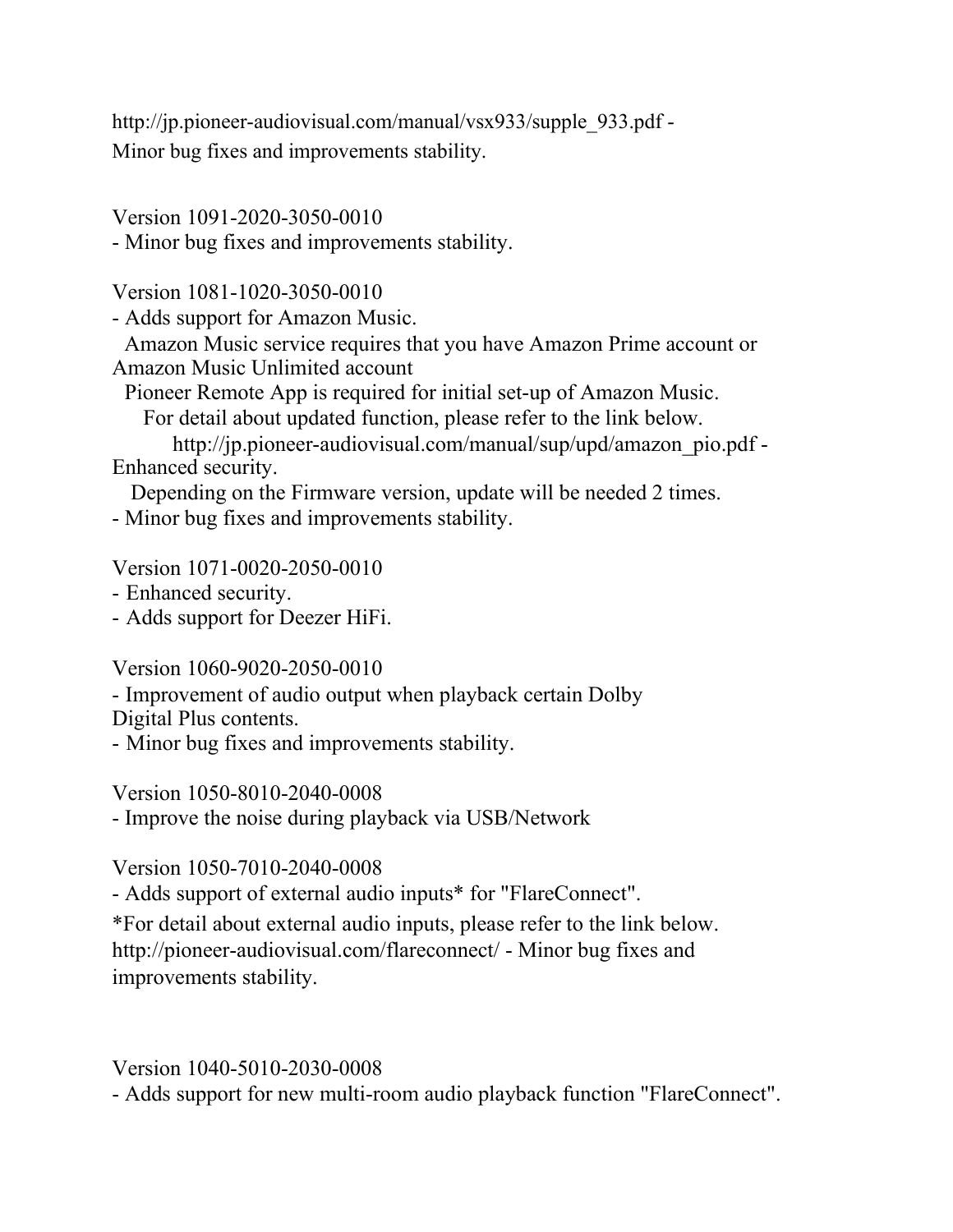\*All audio devices in group and "Pioneer Remote" App is required to update to the latest version.

How to Enjoy FlareConnect http://intl.pioneer-audiovisual.com/letthemusicplay/setup

Introduction of multi-room audio functions

?http://intl.pioneer-audiovisual.com/letthemusicplay/

- Improvement for pass-through function of Dolby Vision signal.

- Minor bug fixes and improvements stability.

Version 1040-4010-0030-0008

- Adds support for DTS Play-Fi.

\*To use Play-Fi, you need to download the application.

http://jp.pioneer-audiovisual.com/manual/sup/upd/playfi\_pio.pdf

Before starting to use Play-Fi, set "On" at the "Network Standby"

("NET Stby") setting.

The unit will automatically power on and change the selector to "NET" or "Network".

- Expand playable content of DTS:X.

- Adds "Play Queue" function.

For detail about updated function, please refer to the link below.

http://jp.pioneer-audiovisual.com/manual/sup/upd/queue\_pio.pdf

- Adds "Search/ Sort" function on Music server.

- Adds "Display WAV file information ( album art, artist, album ) via USB" function.

Please note that only above functions are added this time. Please refer to the link below and find out the explanation of your related function. http://jp.pioneer-audiovisual.com/manual/sup/upd/audio1709 na pio.pdf